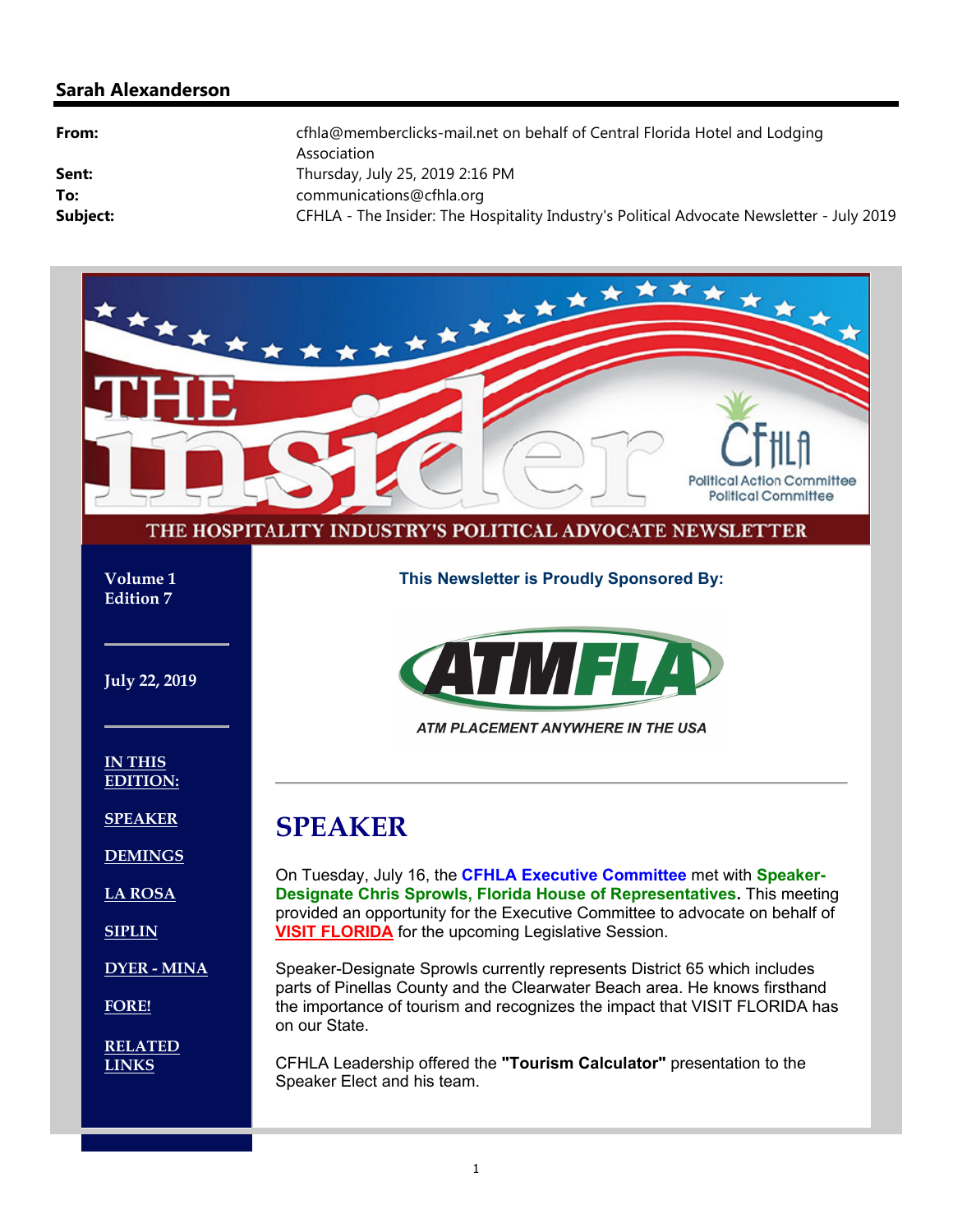#### **advance Florida's tourism industry**.

#### **LINKS OF INTEREST**

**Florida Governor Ron DeSantis**

**State of Florida Senate**

**State of Florida House of Representatives**

**Orange County**

**Osceola County**

**Seminole County**

**City of Orlando**

**City of Kissimmee**

**City of Sanford**



Speaker-Designate Chris Sprowls, Florida House of Representatives and CFHLA Board Chairman Jesse Martinez, General Manager of the Alfond Inn at Rollins

## **DEMINGS**

**Orange County Mayor Jerry Demings** will be attending the **July 30 CFHLA Board Meeting** to discuss his vision for a potential Orange County sales tax increase dedicated for transportation initiatives.



## **LA ROSA**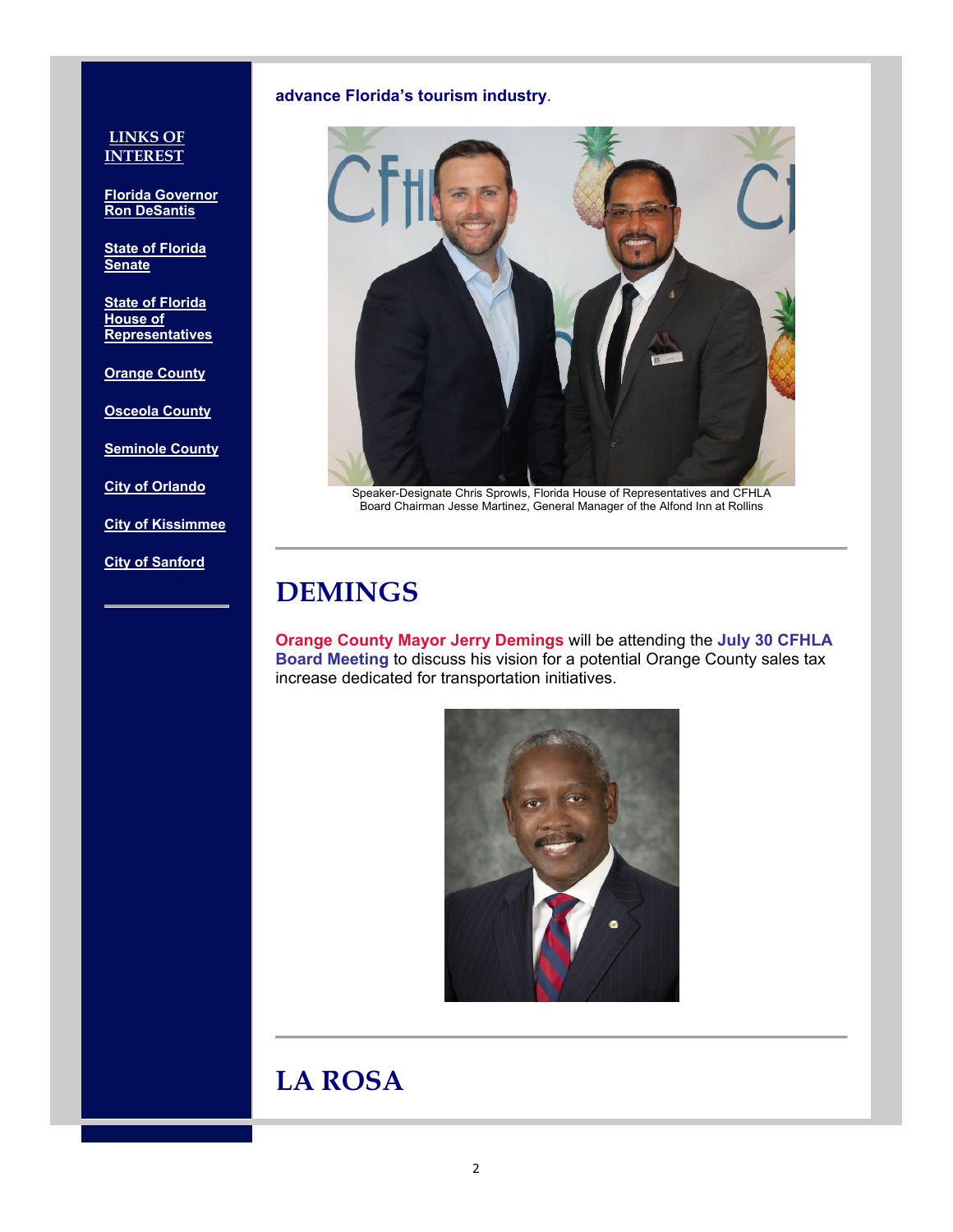The **CFHLA Governmental Affairs Committee** met with **Representative Mike La Rosa**, on Wednesday, July 10 at the **Mall at Millenia (Thank you, Steven Jamieson & Greg Moore!)**

Representative La Rosa shared his insights on VISIT FLORIDA's recent reauthorization and funding, as well as recommendations for advocating for the integrity of the **Sadowski Affordable Housing Trust Fund**.

The CFHLA Governmental Affairs Committee will meet again on **Wednesday, August 14** to meet with **Representative Rene "Coach P" Plasencia.**



CFHLA Governmental Affairs Board Vice Chair Duane Winjum, General Manager of the Melia Orlando Suite Hotel, Representative Mike La Rosa, CFHLA Board Immediate Past Chair Fred Sawyers, Complex General Manager of the Walt Disney World Swan and Dolphin Resort

# **SIPLIN**

On Wednesday, July 17 **CFHLA-PAC Board Members** voted to proudly endorse former **Senator Gary Siplin** for the **City of Orlando Commissioner, District 6** race.

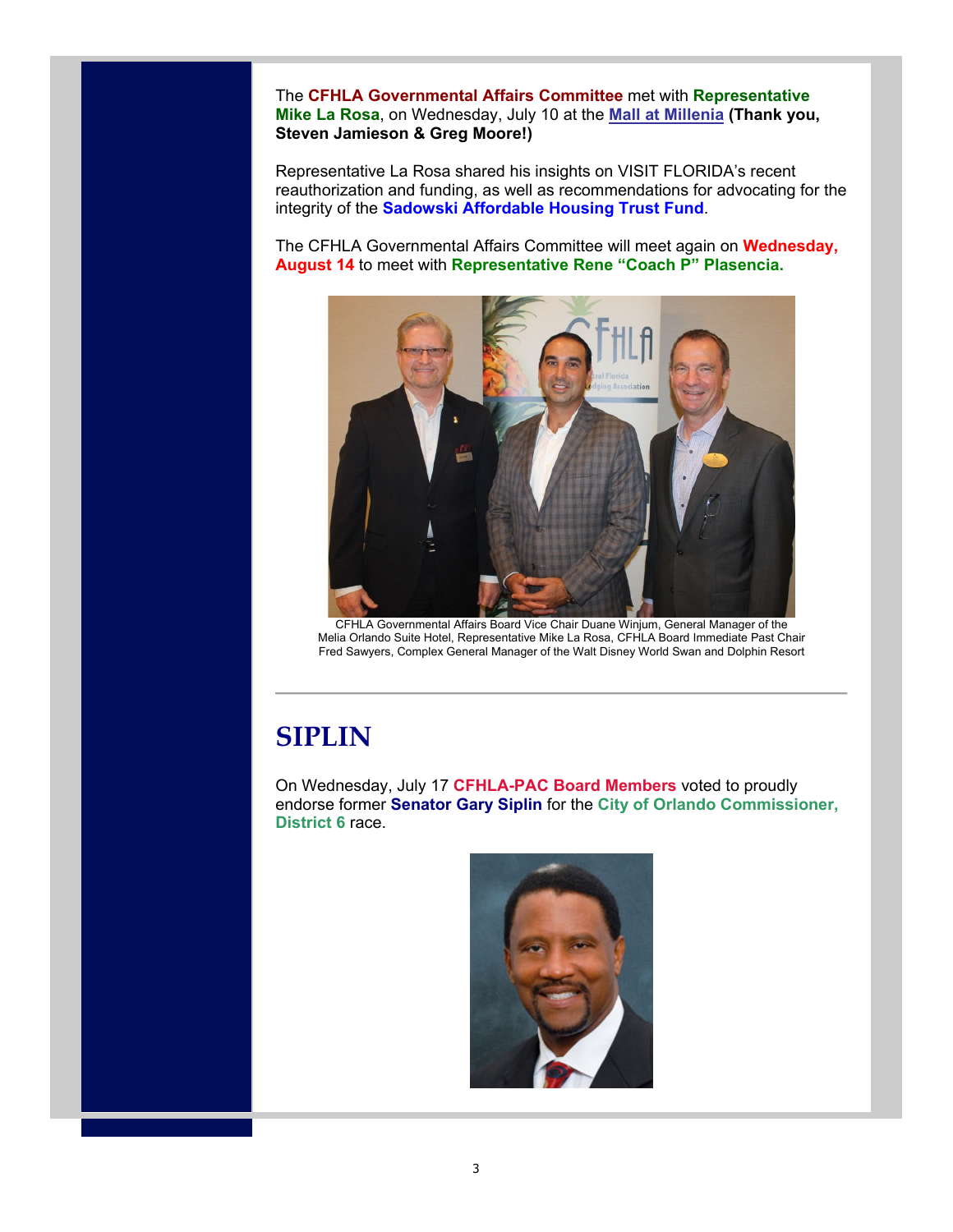### **CONGRATULATIONS, GARY SIPLIN!**

# **DYER - MINA**

CFHLA Leadership will be meeting with **City of Orlando Mayor Buddy Dyer** on **August 8** and **Orange County Sheriff John Mina** on **September 4** to celebrate their recent **CFHLA-PAC endorsements** and to present each with appropriate campaign contributions.



City of Orlando Mayor Buddy Dyer



Orange County Sheriff John Mina

*The CFHLA-PAC Invites each CFHLA Member to Vote for these "Hospitality Friendly" Candidates.*

# **FORE!**

Please save the date for the upcoming **"Tee It Up for Tourism" PC-Golf Fundraiser** on **Thursday, September 19** at the **Celebration Golf Club**. Traditionally, 10-15 Central Florida Elected Officials attend this fundraiser. Registration will open **Thursday, August 15**. A luncheon-only registration will be available for members who will not be playing in the golf outing.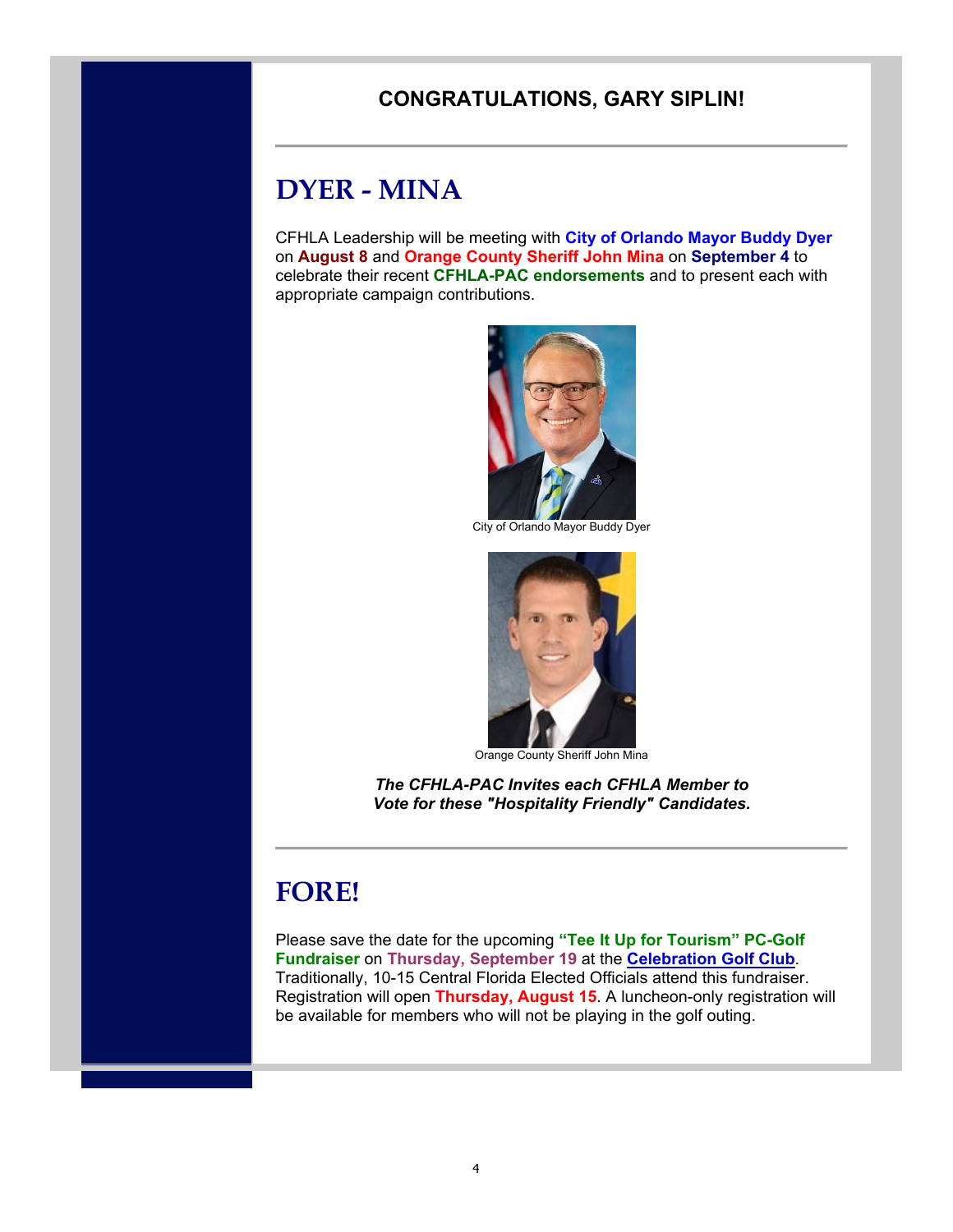# **LINKS**

**Below please find news articles relating to the political interests of the Hospitality Industry:**

**Budget time: No increase in property taxes, money set for jail and firefighters** 

**Economists to analyze ballot proposals**

**THIS NEWSLETTER IS PROUDLY SPONSORED BY:**



CFHLA eNews is a subscription-based email publication from the Central Florida Hotel & Lodging Association to its members. If you would prefer not to receive the newsletter anymore, simply click the unsubscribe link. Copyright 2006 Central Florida Hotel & Lodging Association. All rights reserved.

This email was sent to communications@cfhla.org by Cfhla info@cfhla.org

Central Florida Hotel and Lodging Association